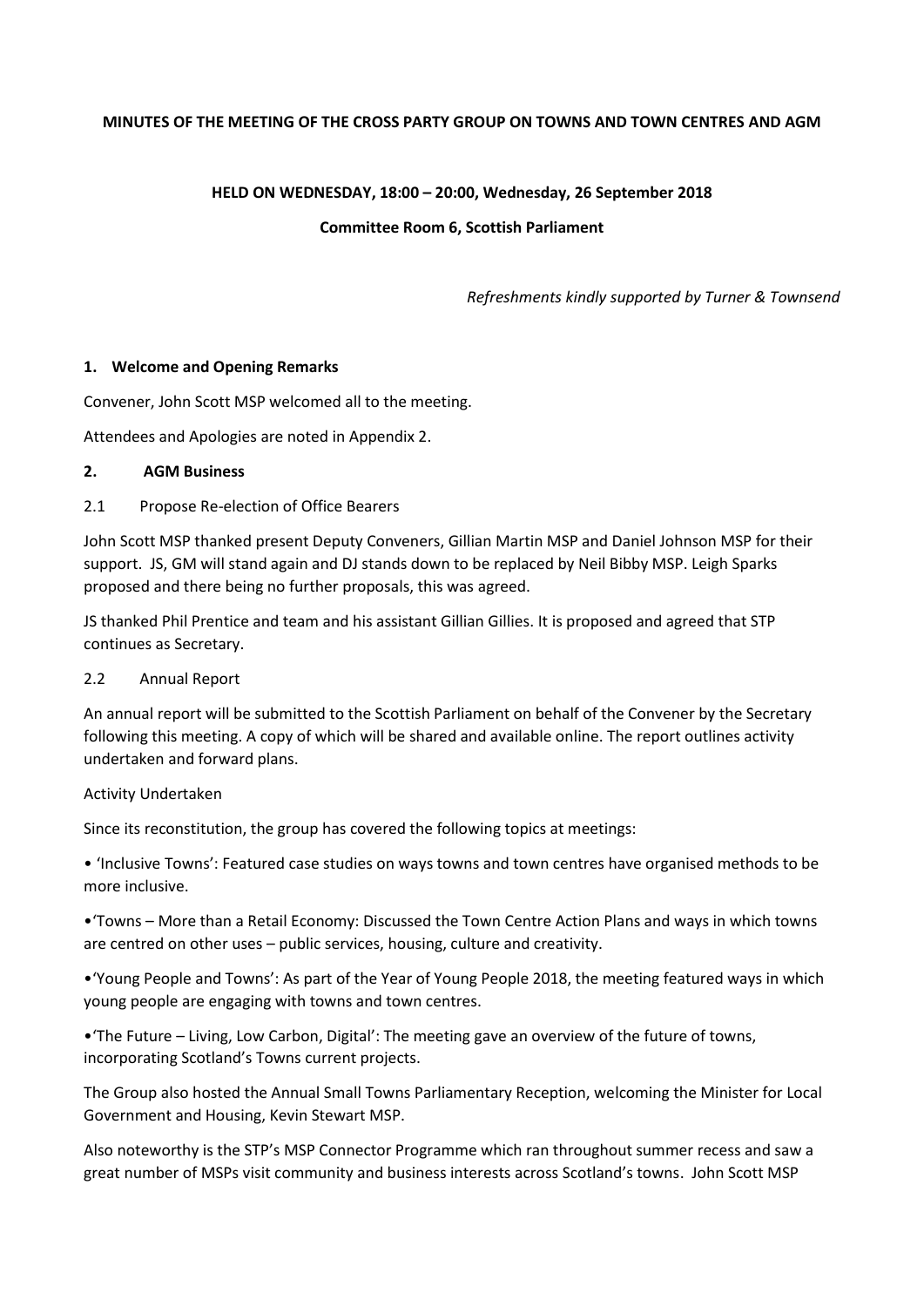acknowledged the support of Rhona Brown, STP, in supporting his visit to Troon which was excellent and he would encourage MSPs to take part in summer 2019.

This concluded the business of the AGM.

## **3. Approval of the Minutes of the Meeting of the Cross Party Group held 13th June**

Gillian Martin MSP proposed adoption. There were no matters arising.

## **4. Towns: The Evening Economy**

Phil Prentice reported an exciting year for STP and in recognition of progress, Scottish Government has entrusted delivery of Improvement Districts to STP, bringing all the learning and collaboration together. Now rebranded and launched as Scotland's Improvement Districts. The model advocates energy, community, digital, canals, food and drink and tourism improvement districts. With a new approach focused on collaboration between public sector, corporate and community.

Introducing this evening's topic and speakers, PP stated, our economy has shifted in line with the way we citizens live our lives. We tend to leave to the city and return to towns in the evening – and they're shut. There's an opportunity to raise ambitions. The cities are leading the way but towns need to do likewise. Open shops late morning, stay open later in evening and consider niche leisure pursuit offer to capture and create vibrancy in an evening economy in towns. If there were propositions in town, people would be encouraged to use them and there would be greater economic prosperity.

The following points are highlights only. Full presentations, where provided, are available in the CPG area of the Scotland's Towns Partnership website, along with a 'Wakelet' multi-media storyboad of the evening's discussions.

## Scotland's First Evening and Night Time Economy Manager

Presented by, Nicola Johnston, Evening and Night Time Economy Manager, Aberdeen Inspired (Business Improvement District)

The council saw potential in the wake of the London night time zsar role. The objectives:

- Champion for the Night Time Economy
- Promote the value of Aberdeen City Centre's cultural venues, hospitality industry, hotels, music and arts.
- Improve Safety and Attractiveness of City Centre

The city hosted Scotland's first night time economy conference, learning about the benefits and challenges of the industry.

Five key aspects the role brings to the city - wellbeing, movement, appeal, place and the policy envelope.

Very often when we refer to retail, it means the day economy and not night time economy. With retail struggling, the hospitality outlets are taking over. Value - £66bn, 6% of GDP, 10 – 16 % employment for area.

Research shows for example, increased demand in gym use correlating to changes in work patterns.

Creativity weaves through the evening economy, is a catalyst for innovation and enterprise, encouraging regeneration. For example, Finnieston (Glasgow) saw increased property value, although there is a balance to be had between lively nightlife and a residential area.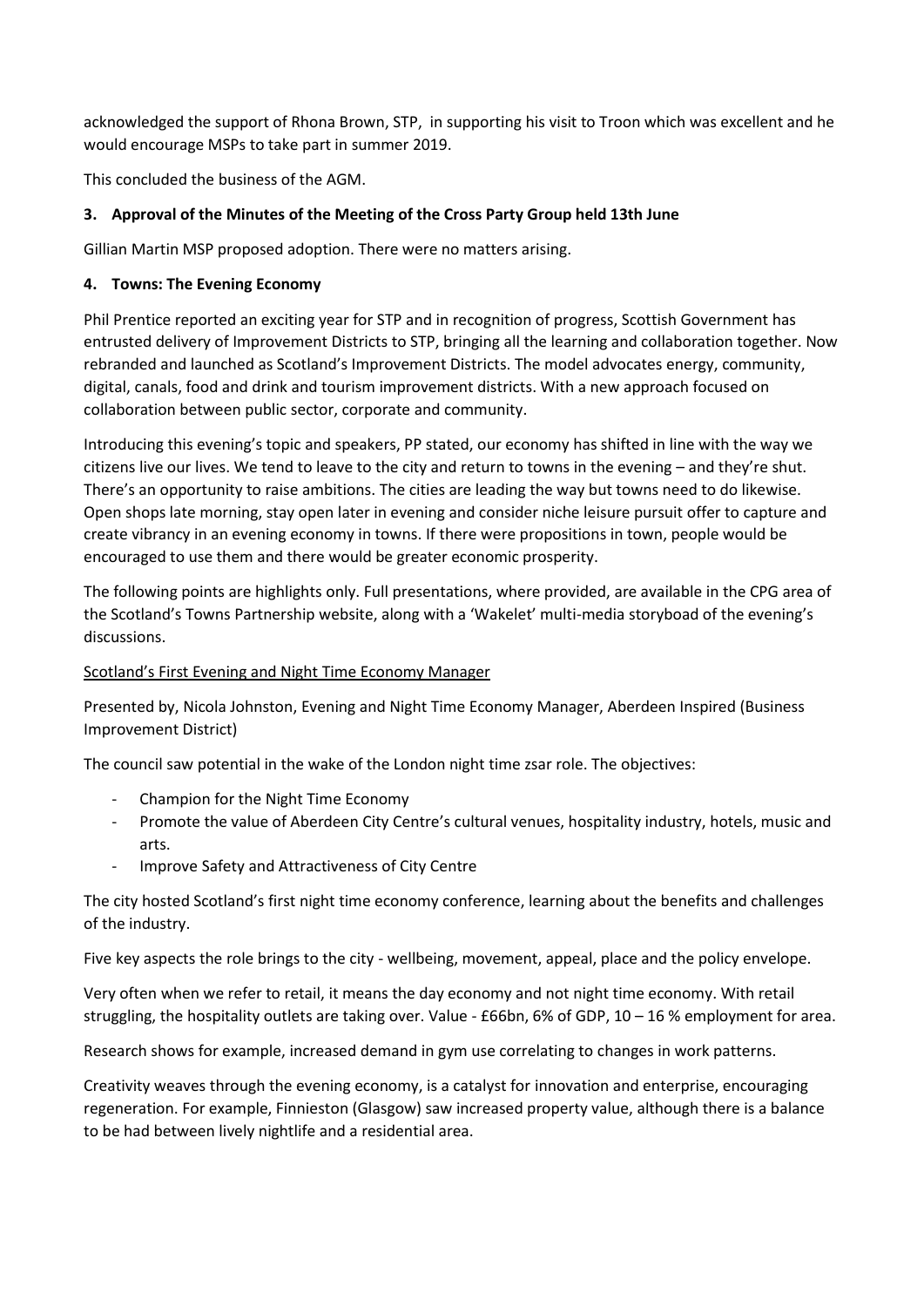A cultural trend is emerging, showing alcohol secondary to night-time experience, with a lot of younger generation not drinking alcohol – a shift is required in what night-time offering was historically. People want shows, hairdressers, experiences, food-based events, an immersive social experience. The prevalence of social media, such as Instagram and people's desire to be seen looking good in an interesting backdrop is driving the nature of the offer.

It's important to enhance and recognise the benefits of the night-time culture; moving away from a fear and blame culture. For example, an incident in shopping centre vs a nightclub – the nightclub is shut down.

Nicola referenced the city centre masterplan's transformational developments and the night time economy is moving with these.

People are coming out of the oil industry to set up independent evening businesses and the city is seeing a lot of pop up cafes, coffee shops and venues.

Nicola mentioned Alive after Five campaign – encouraging people to eat, drink, shop and discover – another project to encourage people to come into the city centre.

#### Develop your Evening Economy: Best Bar None (BBN)

Presented by, Lynsae Tulloch, Chief Operations Officer, SBRC

The BBN scheme is run through SBRC. SBRC is a non-profit organisation which exists to support and help protect Scottish businesses.

BBN is an accreditation and awards scheme for the licensed trade. Its aims -

- Promotes standards and best practice
- Rewards positive management practices
- Prevention = reduction in crime and vulnerability
- Creating safe spaces in our communities.

It aligns with the Licensing Scotland Objectives:

- Prevention of crime and disorder
- Protection of public safety
- Protection of the environment
- Promotion of public health
- Protection of children from harm.

BBN follows 4 simple steps to achievement and award status – apply, assessment, judging, awards.

Its mission is to support venues deliver best practice in a safe and inclusive environment. The aim is to have BBN presence in every local authority, to ensure safe communities across Scotland. The reasons for BBN being the optimum platform:

- Customer experience
- Promotes safe alcohol consumption in welcoming environments
- Encourages innovation
- Rewards best practice
- Drives up standards
- Facilitates partnership
- Supports training and personal development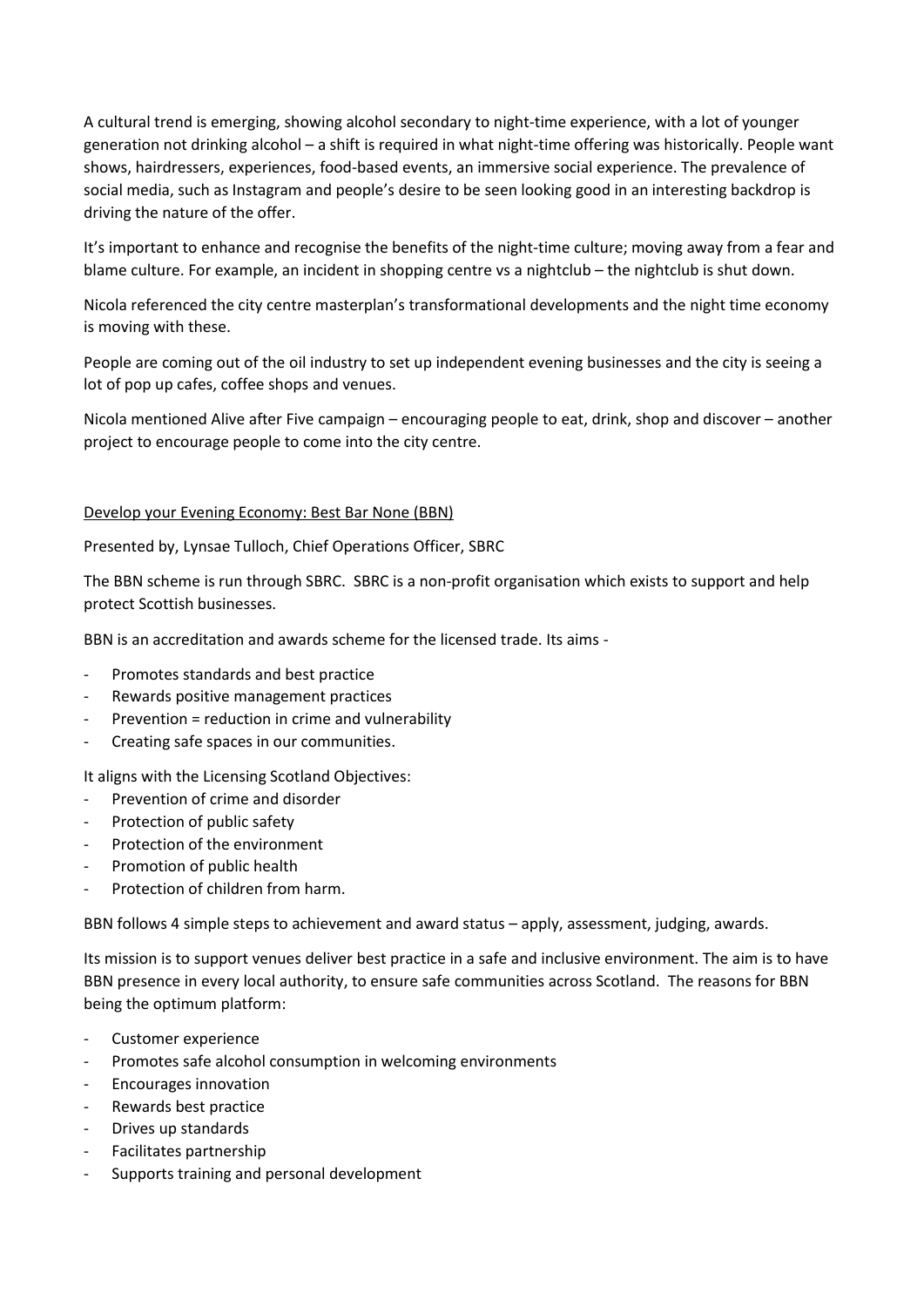BBN has the following ambitions:

- Raise awareness of vulnerability
- Identify intervention opportunities
- Share good practice
- Change behaviours and action
- Focus on prevention
- Protect and improve public health
- Maximise partnerships to support Best Bar None.

It contributes to the integrity of Scotland's vision for a safe, just and resilient Scotland –

- Improves standards
- Supports safer communities
- Improves management of venues
- Enhances partnerships
- Creates a sustainable and more resilient industry
- Supportive and transparent accreditation criteria across industry.

BBN's audience includes, premises owners and management, bar staff, security and door staff/stewards, taxi and transport operators, street pastors, voluntary sector, members of the public, the press and partners.

The scheme goes beyond the licensing trade regulation to encourage a safe and inclusive environment. They support staff training in the night time economy, for example, 'Good night out' training is based on three real life scenarios. They mirror international best practice - developed in New Zealand and the taken and developed to comply with Scots law.

A partnerships approach is at the heart of BBN – SBRC partners include police, town centre partnerships, community safety, trading standards, fire service, alcohol and drug partnerships, NHS, street pastors, transport, pubs, clubs and bars, and local coodinators.

They support multi agency priorities. At its heart they are preventing alcohol related crime and supporting communities.

BBN is constantly evolving to deliver –

- Social responsibility meets customer expectations
- Safe and clean environments including confidence in the transport network and awareness of schemes such as Best Bar None and Purple Flag
- Diverse customer base range of venues to support all ages reflecting and inclusive community.
- Behaviours that support families and non-alcohol culture, café environment into the evening
- Expanding partners and supporters

#### Tackling Anti-Social Behaviour

Presented by, John Lee, Head of Policy and Public Affairs, Scottish Grocers Federation

'You're Asking for it' Campaign aims to tackle underage drinking where an adult buys on behalf of younger people. The key aim is to show that it's a crime, with serious consequences. Aimed at primarily those people.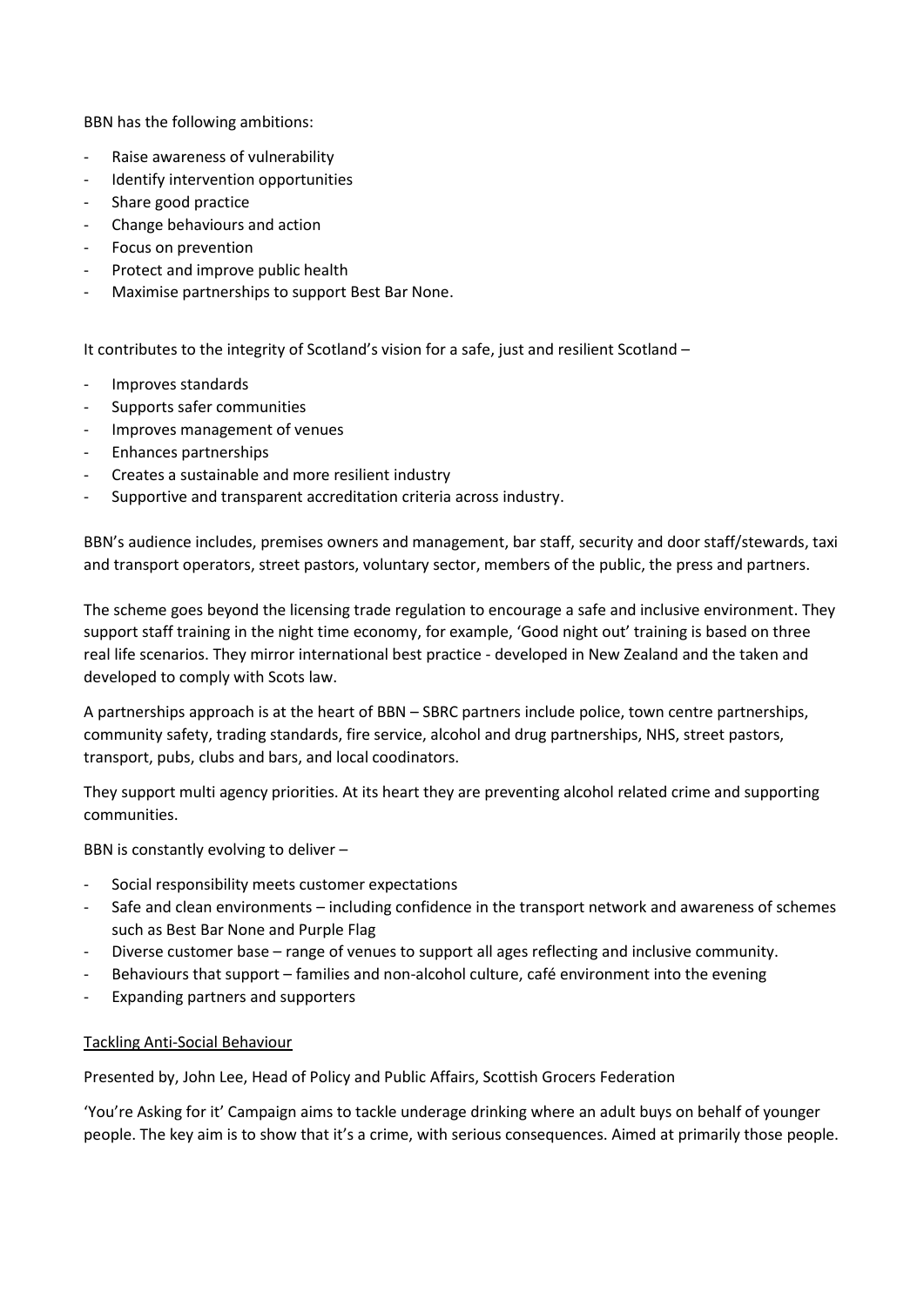Partners are the police, and in this case example, North Lanarkshire Council, a project which started there in 2015. The campaign is now gradually rolling out across Scotland.

The most common sources of alcohol among 15 year olds, were from home (27%), a relative (26%) and friends (39%). Stores have become target-hardened through 'Challenge 25' policy. Since 2002 it has become much less common for 15 year olds to buy direct, seeing an 11% drop from off-licence outlets and 12% drop from shops. Proxy is one of the main ways young people obtain alcohol. It is difficult for the seller to identify if someone is buying to supply to a young person – a partnership approach is required.

Effective partnership and multi organisation approach is key to success. Partners involved, include –

- All partners in our Local Area Teams inc. Housing, SFR, NHS and Social Work, CL&D, Trading Standards, Licensing Enforcement, Town centre Activities, Police Scotland.
- Community Forums, Local Area Partnerships, 3rd Sector, Tenants & residents groups.
- Corporate Communications, media campaign using printed and social media to highlight the investment and work being undertaken.
- All elected members briefed on initiative and encouraged to be campaign champions.

Positive Outcomes from the NLC case example include increased awareness amongst partners, positive impact on communities, created a positive view of a council as a proactive organisation, and the will to continue with the campaign.

The key to success is through effective partnership, commitment, inclusive of all key stakeholders, high impact collateral and campaign messaging.

JL showed images of the campaign PR. They worked with a PR agency to develop visuals for the campaign. Placement made in strategic town spaces, e.g. bus stops, on web landing page, social media use paid for posts, bus posters, bus WiFi landing page, pavement art, train stations with help from partnership with Abellio ScotRail. Campaign collateral placement through Motherwell FC, retailers, schools, combined with excellent media coverage, supported the message getting through to most of the target groups.

Research conducted on Lanarkshire showed a marked increase in awareness of the PR and of the issue of Proxy purchase.

Impact on the area was evident through a reduction in anti-social behaviour (-13%), violence (-30%), youth disorder (-15%) and reported street drinking (-53%).

Leith ran for a shorter time but still showed behavioural improvements which proved it could be rolled out.

There is commitment to keep the campaign going and plans are to continue working with schools to develop peer education resource; teams to continue to monitor impact; ongoing partner work to develop innovative approaches; continued PR campaign including at large sports facilities. Also aiming to develop strategic partnership with Police Scotland and extend Scotland-wide.

JL encouraged people to contact him. Resources are there, with small pots of funding to help with campaign collateral. Results are good and have helped to play a part in the wider statistics reported in the media in last few days about reduction in alcohol consumption in young adults.

JL will share evaluation through STP. The website is, youareaskingforit.com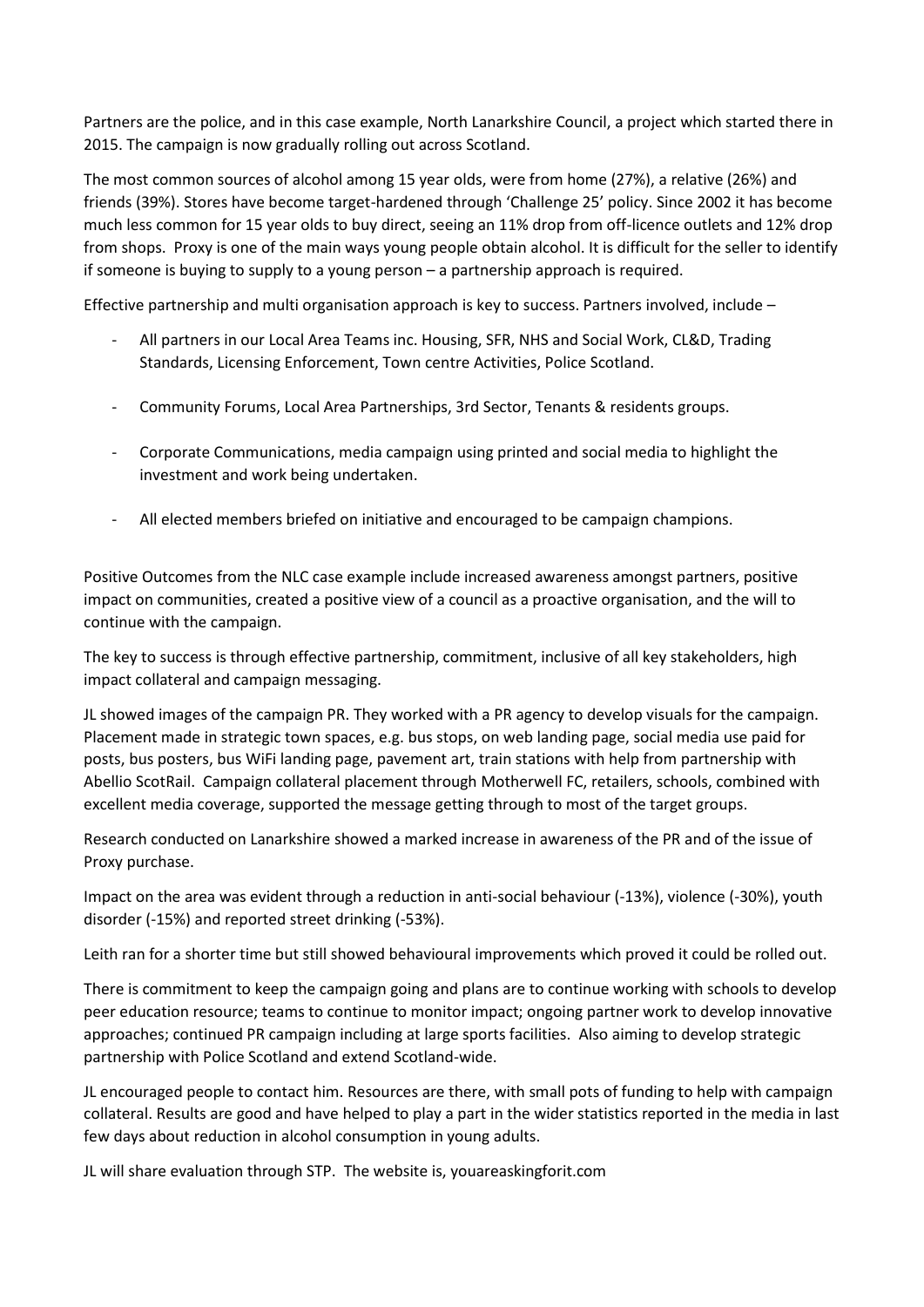## **5. Discussion**

Cllr Debbie McCall, Midlothian referenced and praised the #askforangela campaign. Although not an SBRC creation SBRC supportive of it. It began in England. SBRC saw quickly that it took off, particularly through social media. A great concept, keeping so many people safe.

John Scott MSP clarified with Nicola Johnston they do link with universities and colleges within the BID area.

Leigh Sparks made an observation that Aberdeen has scale and size, and does it come down to towns level. NJ stated the five principles could be applied to towns. Lynsae Tulloch agreed and noted the 5 points come out through BBN. The key strength is multi partner environments. Integration of partnership and ambition is crucial.

John Lee emphasised that regardless of agency or company, in an era of limited resources, the only way to achieve an upper gain is to work in partnership. Helping to leverage in resource, knowledge and experience to achieve things.

Gerry Goldwyre, an architect, running a one table dining establishment in Midlothian has been impressed and inspired with this evening's presentations. One group to consider who have money and time are the 65+ bracket. LT not in direct response but to say that a lot of licensed premises in looking at the older demographic are also tackling social isolation – opening Christmas day so people can spend Christmas with other people rather than alone. NJ referred to VisitScotland focus on 25+, grandparents – mixed generation holidays for example.

Jennifer Caswell, Dundee City Council asked about research availability on changing drinking habits of young people. NJ confirmed that as well as online and conference publications, the Night-time Industry Association share stats and trends.

John Scott MSP thanked all speakers – highlighting an abiding theme – a multi agency partnership approach.

## **6. AOCB**

There was no further business. The next meeting will be held on  $5<sup>th</sup>$  December at 12.30 pm. The topic is 'Clean, Green, Sustainable Towns'.

Dates for March, June and September 2019 are yet to be announced. Ideas for themes should be put to the Secretary.

Leigh Sparks thanked John Scott for his contribution as Convener.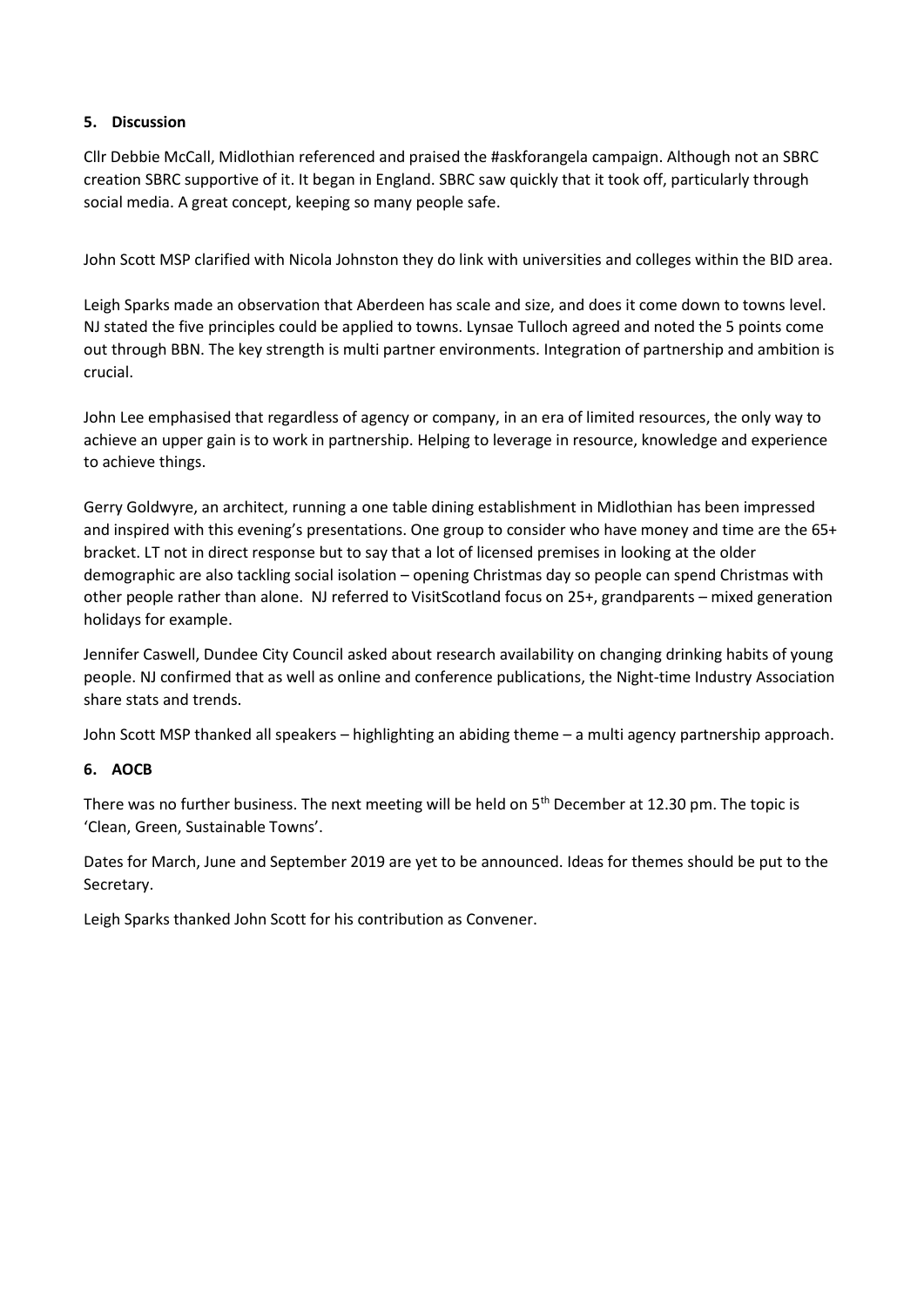#### **APPENDIX 1 – RECORD OF 13 JUNE 2018 AGENDA**

# **Cross Party Group on Towns and Town Centres**

18:00 – 19:30, Wednesday, 26th September 2018 Committee Room 6, Scottish Parliament

## **AGENDA**

## **Towns: The Evening Economy**

- 17:45 Meet in Parliament reception area
- 18:00 Tea, coffee and shortbread
- 18:15 Welcome and Opening Remarks John Scott MSP, Convener
- 18:20 AGM Business John Scott MSP, Convener
- 18:25 Minutes of the Meeting of the Cross Party Group held 13<sup>th</sup> June Matters Arising from the Minutes

# **The Evening Economy**

18:25 **Introduction** Phil Prentice, Chief Officer, Scotland's Towns Partnership 18:30 **Scotland's First Evening and Night Time Economy Manager** 

Nicola Johnston, Aberdeen Inspired

18:45 **Develop your Evening Economy: Best Bar None**

Lynsae Tulloch, Chief Operations Officer, SBRC

18:55 **Tackling Anti-Social Behaviour** 

John Lee, Head of Policy and Public Affairs, Scottish Grocers Federation

- 19:05 Discussion
- 19:15 Any Other Competent Business
- 19:30 Close of Meeting (Depart by 20:00)